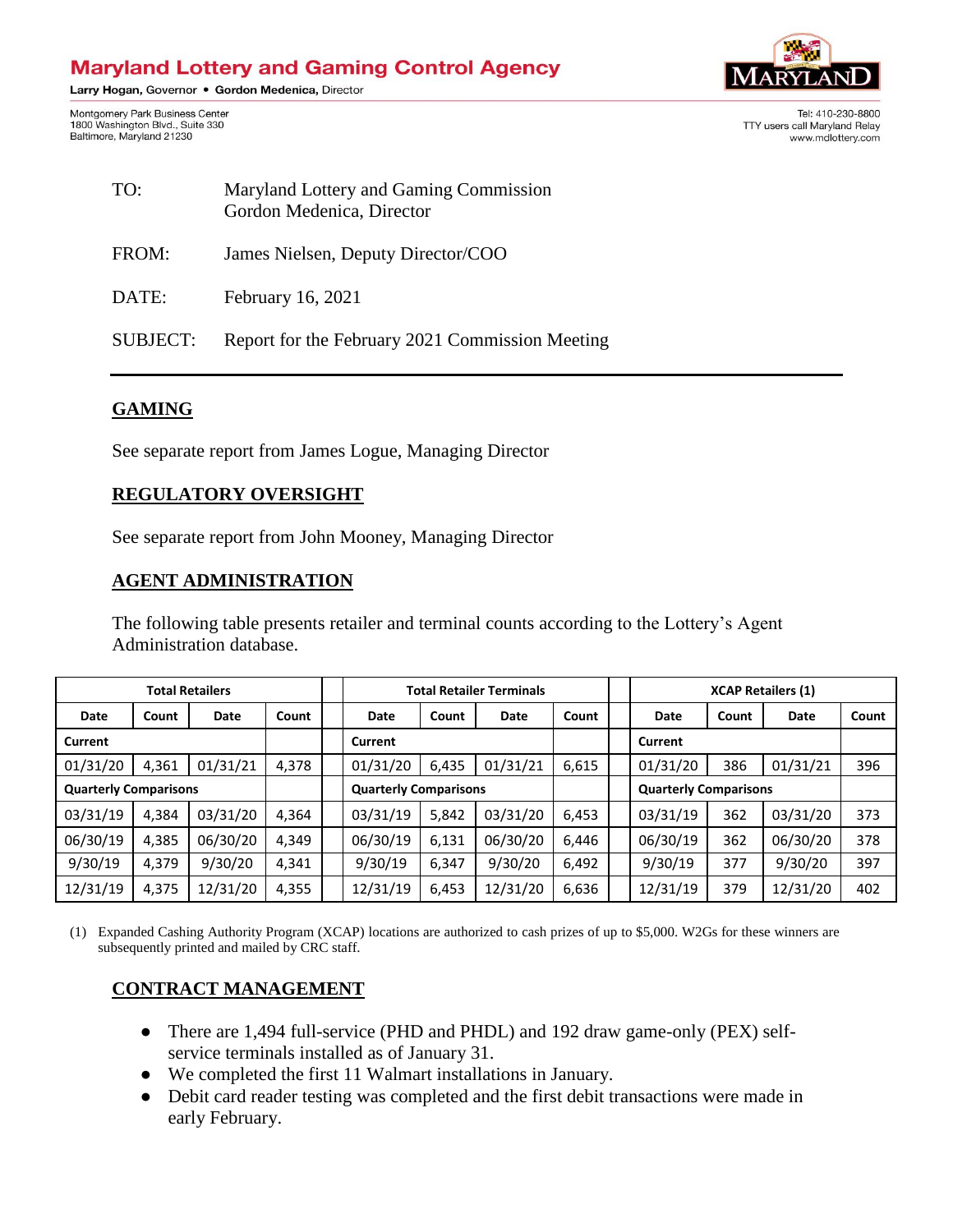- Contract Management staff continues to telework. Lottery system testing staff continue to test via video conferencing with the assistance of Scientific Games staff.
- Four new Fast Play games launched in January.
- eLicensing system updates:

o MS Technologies is still working to publish converted data for the company/facility level cases (Manufacturer, Contractor, Principal Entity and Institutional Investors) to Production systems.

o MS Technologies has been able to address some of the problems we were having with delays when assigning cases.

o Some preliminary conversations about changes for Sports Wagering have been held.

## **FACILITIES**

- Facilities staff continue to limit time on-site as much as possible while performing necessary duties.
- Replenishment of PPE continues for staff in the Customer Service Center, Sales, the Warehouse and Casino Compliance. We continue using the sanitizing "foggers" in our office and warehouse space twice each week.
- Received permission to dispose of outdated telecommunications equipment.
- Turned vehicles over to most District Managers' who are returning to the field.
- Several requests to Building Management about the cold temperatures in the building.
- Hired 4 new employees for Instant Ticket Warehouse.
- Began requisition process for new forklifts and an Inventory Management program.

## **WAREHOUSE**

The instant ticket warehouse is responsible for packing all of the instant tickets shipped to lottery retailers. Orders are placed through the Tel Sell operation, which is operated by our central system vendor. Once an order is placed, it is sent to the warehouse for fulfillment. Additionally, as each new instant game is launched, the majority of retailers receive an initial allocation of the new games to assure the tickets are available across the State. Fulfilled orders are shipped via UPS for next day delivery to retailer locations. In addition to filling the orders, the warehouse is responsible for monitoring UPS to ensure proper billing and timely delivery. During the pandemic, UPS has often been struggling to make timely deliveries. This appears to be an issue for shippers across the country.

| # of Orders | # of Packs   | <b>YTD Orders</b>   | <b>YTD Packs</b> |  |  |
|-------------|--------------|---------------------|------------------|--|--|
|             | January 2021 | $7/1/20 - 01/31/21$ |                  |  |  |
| 16.617      | 210,193      | 125,056             | 1,430,489        |  |  |

YTD represents a 5.5% increase in packs shipped year over year.

## **INFORMATION TECHNOLOGY**

- A third-party assessment of the Agency's network configuration occurred the week of January 18. A separate penetration test of our wireless network is the next assessment and three of the four assessments are complete.
- The new accounting system was placed into production on January 19.